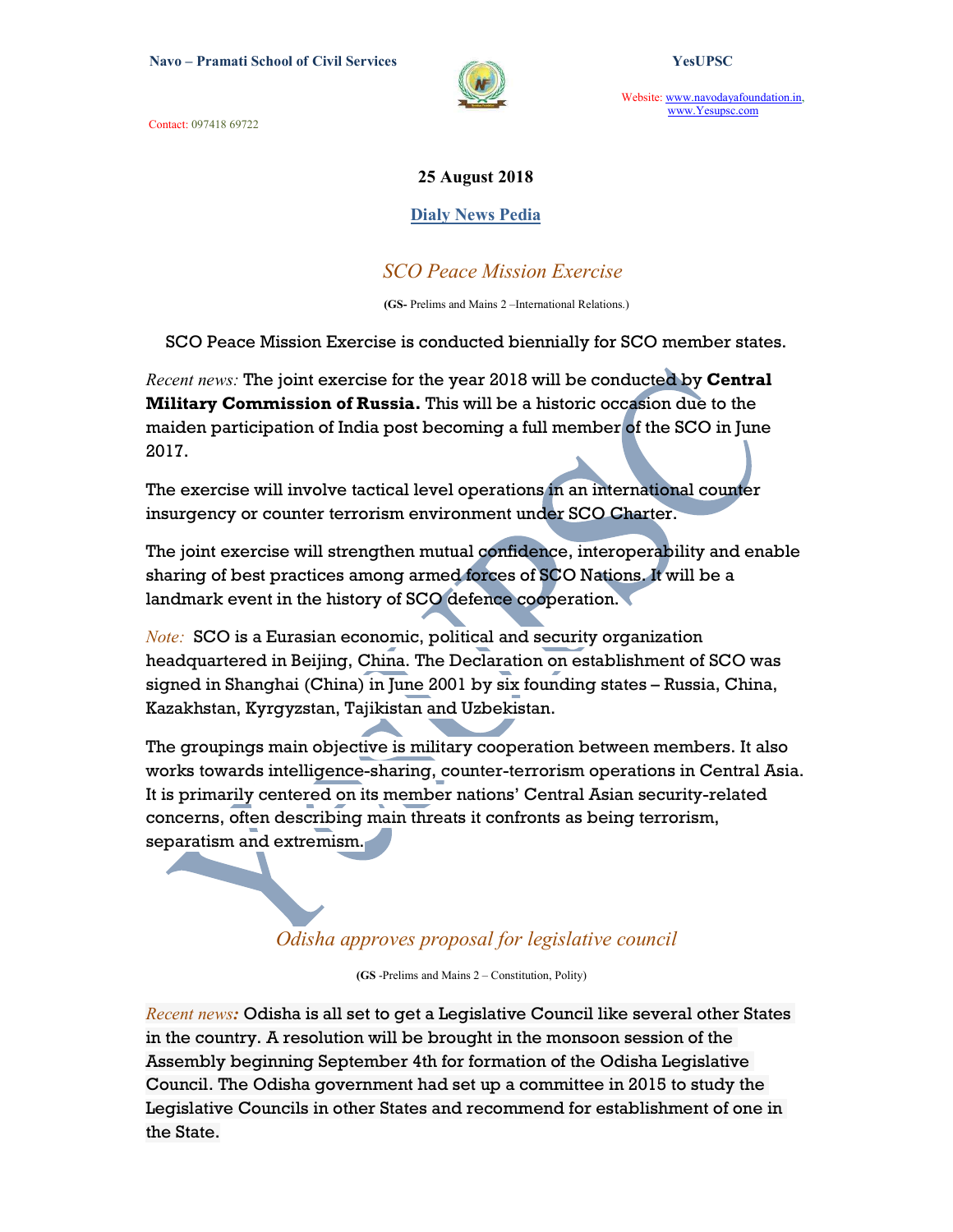#### Legislative Council in India [Formation and Function]

 India has a bicameral system i.e., two Houses of Parliament. At the state level, the equivalent of the Lok Sabha is the Vidhan Sabha or Legislative Assembly; that of the Rajya Sabha is the Vidhan Parishad or Legislative Council. The Vidhan Parishad or Legislative Council is the upper house in those states of India that have a bicameral legislature. While most states have a unicameral legislature with only legislative assembly but as of 2017, seven (out of twenty-nine) states have a LC .They are Andhra Pradesh, Bihar, Jammu and

Kashmir, Karnataka, Maharashtra, Telangana, and Uttar Pradesh.

 In 2010 the Parliament passed an Act to re-establish a Legislative Council for an eighth state, Tamil Nadu, but the implementation of the Act has been put on hold pending legal action; the state government has also expressed its opposition to the council's revival. Union Cabinet of India has cleared the State of Assam to form a Legislative Council on 28 November 2013

 Union Parliament has the power' to create or abolish the Legislative Council in various states on the basis of resolutions adopted by special majority in the Assemblies. Andhra Pradesh had a Legislative Council from 1958, abolished it in 1985, and reconstituted it in 2007.

#### Article 169 in the Constitution of India 1949

169. Abolition or creation of Legislative Councils in States

(1) Notwithstanding anything in Article 168, Parliament may by law provide for the abolition of the Legislative Council of a State having such a Council or for the creation of such a Council in a State having no such Council, if the Legislative Assembly of the State passes a resolution to that effect by a majority of the total membership of the Assembly and by a majority of not less than two-thirds of the members of the Assembly present and voting

(2) Any law referred to in clause ( 1 ) shall contain such provisions for the amendment of this Constitution as may be necessary to give effect to the provisions of the law and may also contain such supplemental, incidental and consequential provisions as Parliament may deem necessary

(3) No such law as aforesaid shall be deemed to be an amendment of this Constitution for the purposes of Article 368.

## Strength of the Legislative Council

As mentioned in the Article 169:

The size of the Vidhan Parishad cannot be more than one-third the membership of the Vidhan Sabha. However, its size cannot be less than 40 members (except in Jammu and Kashmir, where there are 36 by an Act of Parliament.). Legislative Council is a permanent body in which each Member of the Legislative Council (MLC) serves for a six-year term, with terms staggered so that the terms of one-third of a Council's members expire every two years. This arrangement parallels that for the Rajya Sabha, the upper house of the Parliament of India.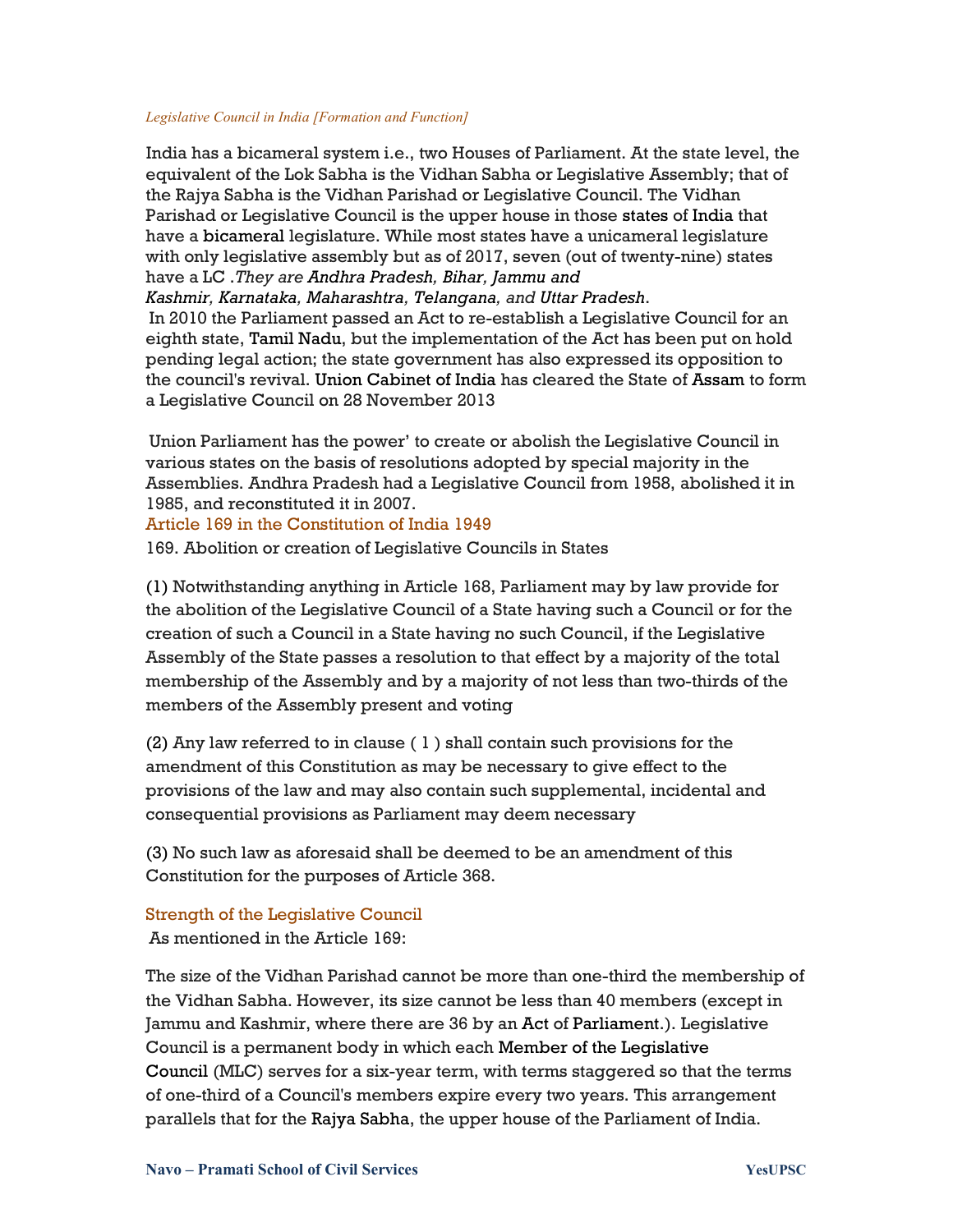### Powers or Functions of Legislative Council

 Vidhan Parishad is the upper house of a state legislature. It has no powers in terms of passing bills; be it money bills or ordinary bills, unlike Rajya Sabha which has equal powers as that of Lok Sabha in terms of Ordinary bills and Amendment bills. This is the reason; it is generally optional to have Vidhan Parishad. But the salary, emoluments and other allowances of a Member of Vidhan Parishad is same as that of his counterpart in Vidhan Sabha.

 The purpose of having a bicameral legislature is to re-check the decisions taken by the lower house. Even though the upper house has no power to totally reject the bill (even if it rejects, the state assembly can go ahead with the bill after governor's approval), it can delay the bill for some time. The delay will be the time given to the assembly to revise its decision and make any changes to the proposed bill. It will cool down the rush of the hour feeling in the popularly elected house and paves way for much rational thoughts. As there are no powers for Vidhan Parishad to block any bills, there is not much harm in having such a house.

 The Council has no powers to advise a bill passed in the Assembly. It can only delay the passage of the bill for 3 months in the first instance and for one month in the second. There is no provision of joint sitting as in case of disagreement in Parliament over ordinary bills. In the ultimate analysis, the Legislative Council is a dilatory chamber so far as ordinary legislation is concerned. It can delay the passage of the bill maximum for a period of four months.

 United Nations International Day for the Remembrance of the Slave Trade and its Abolition



Recent news: The International Day for the Remembrance of the Slave Trade and Its Abolition was on 23 August 2016 observed across the world.

The aim of the day is to pay tribute to the people who, on 22 to 23 August 1791, revolted against the system of slavery and started the Haitian Revolution. Men and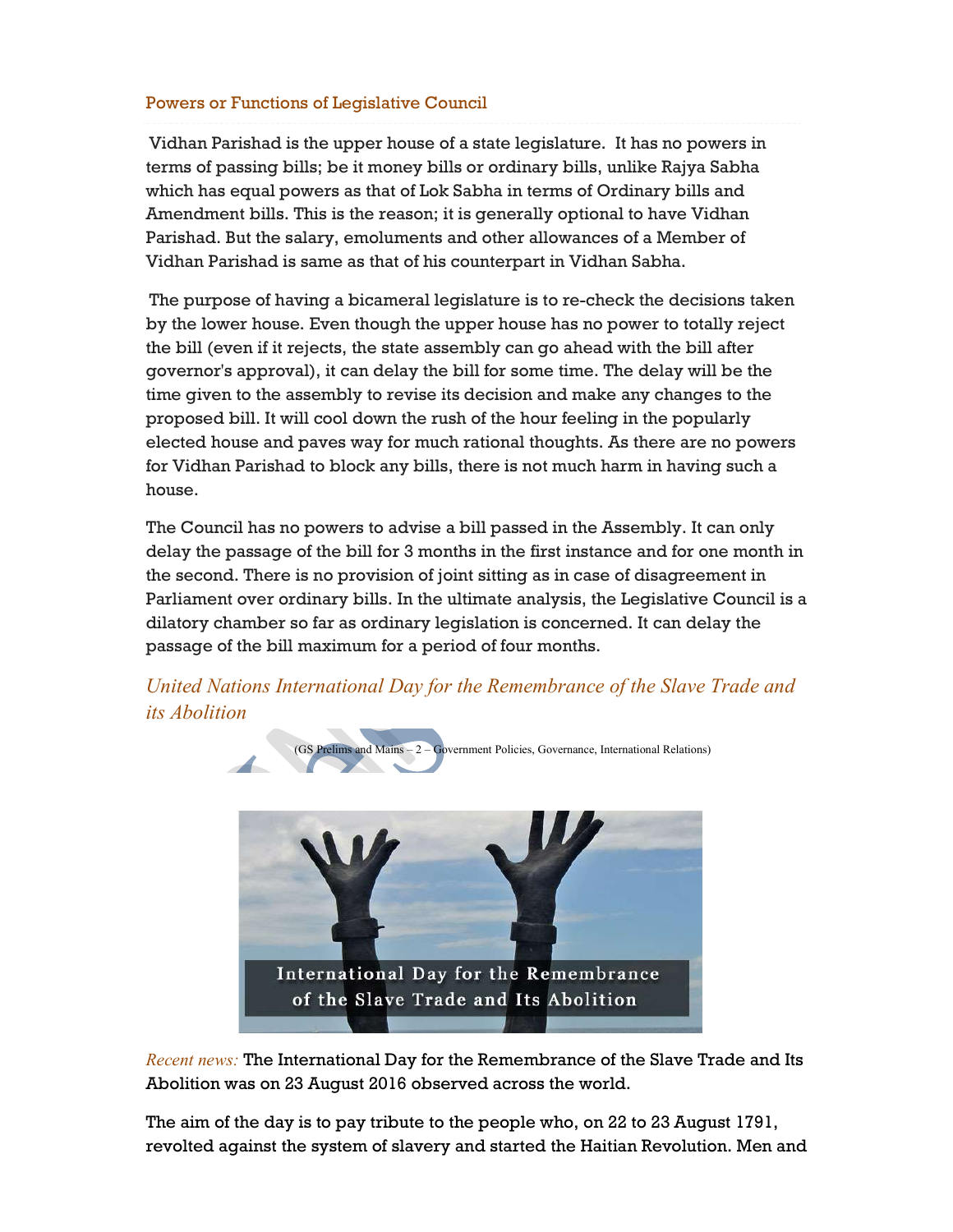women, torn from Africa and sold into slavery, revolted against the slave system to obtain freedom and independence for Haiti, which was gained in 1804. This uprising was a turning point in human history.

#### Background

The night of 22 to 23 August 1791 in Santo Domingo (today Haiti and the Dominican Republic) saw the beginning of the uprising in the abolition of the transatlantic slave trade.

The UNESCO Executive Board adopted Resolution 29 C/40 to observe the International Day for the Remembrance of the Slave Trade and Its Abolition every year on 23 August. The day was first celebrated in a number of countries, in particular in Haiti (23 August 1998) and Goree in Senegal (23 August 1999). The year 2001 saw the participation of the Mulhouse Textile Museum in France in the form of a workshop for fabrics called Indianans de Traite which served as currency for the exchange of slaves in the seventeenth and eighteenth centuries.

> NITI Aayog holds the first Samavesh meeting (GS Prelims and Mains – 2 – Government Policies, Governance)

Recent news: In pursuance of the Prime Minister's call for a New India 2022, the first meeting of the National Steering Group and other knowledge partners was held in NITI Aayog.

The meeting was aimed at bringing together 32 premier educational and policy research institutions to catalyze the development process, enhance institutional capacity development and a field level interface with the community for New India 2022.

This network will enable efficient knowledge sharing and information exchange among all partners to fulfill their role in transformative policy reform so as to achieve a sustainable and more inclusive development in line with the National Development Agenda, Sustainable Development Goals as well as the 15 year Vision, 7 year strategy and 3 year action plan.

 The meeting was also attended by representatives of four State Governments viz. Kerala, Assam, Uttar Pradesh and Rajasthan.

## EDITORIAL

TO READ

## A BLASPHEMOUS LAW

The Punjab government's proposal to amend Article 295 of the Penal Code is deeply regressive and will have deep ramifications beyond Punjab. The proposed amendment gives life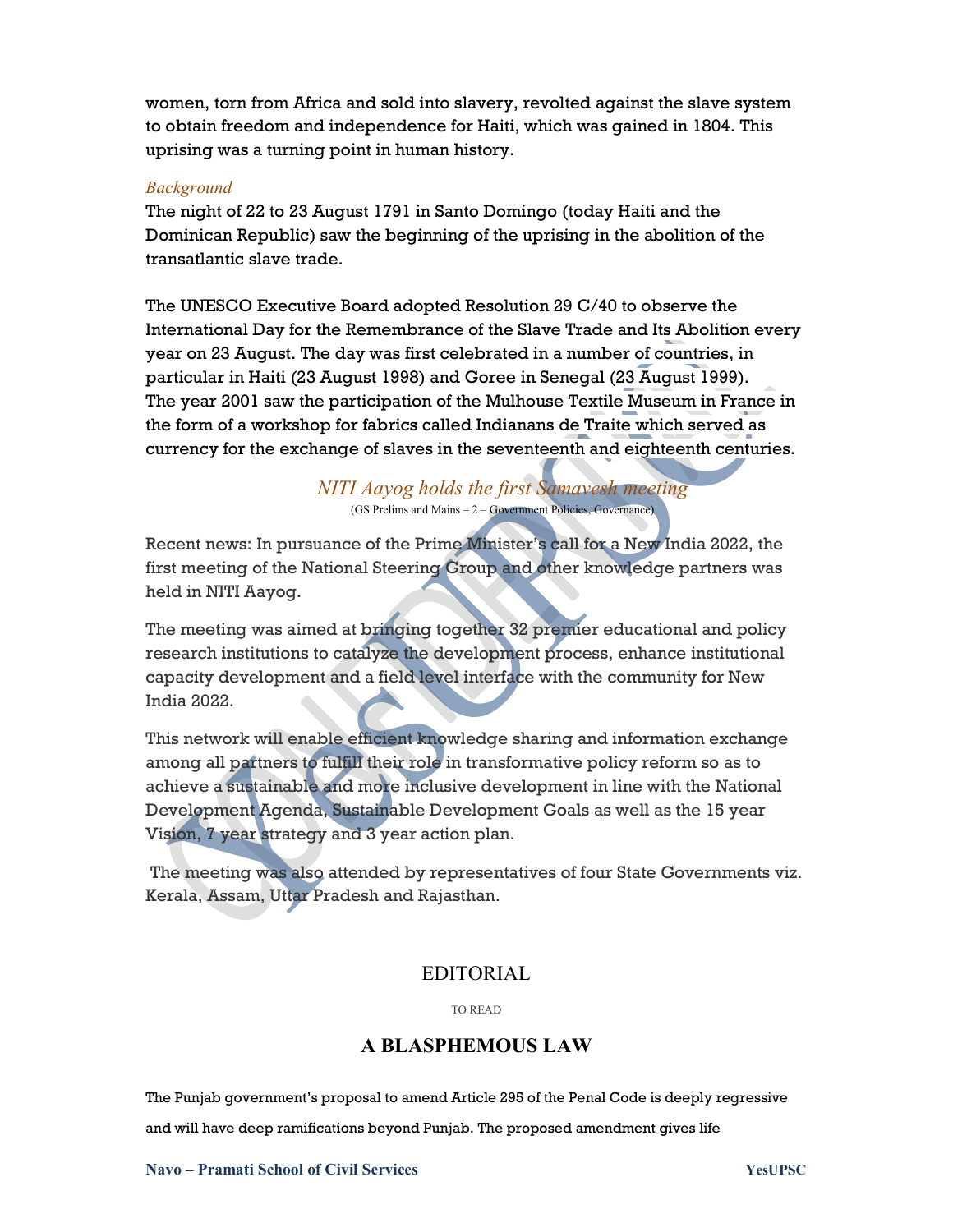imprisonment for whoever causes injury, damage or sacrilege to the Guru Granth Sahib, the Bhagwad Gita, the Quran and the Bible.

As we have seen in the case of neighboring Pakistan, the progressive strengthening of antiblasphemy laws during the Seventies was a sign of a toxic combination of greater intolerance and authoritarianism. Does India want to traverse the same road?

Holy books like the AdiGranth are sacred. They are sacred not just for their content. They express the highest truths about Ultimate Reality. The "Sat" in "EkOmkar Sat Nam" brilliantly combines both Truth and Existence. But in the Sikh tradition, the Book is also treated iconically, with elaborate rituals around its sacred treatment, often to the point where it is not easily disseminated. But using state power to enforce the sacred, both defiles the sacred and messes with the secular.

The article defiles the sacredness of the Book, the eternity of the Word because the status of the Book now becomes an artifact of state power. It is if the song of Krishna, or the word of Mohammad, or the teaching of the Gurus, now needs the imprimatur of state violence to secure their sacredness.

Rather than being luminous, potent and transcendent texts, their status is now reduced to a section of the Indian Penal Code. It also gives defilers of these texts more power: It is in effect saying these books can, in fact, be defiled by some rearrangement or even a burning of a copy. So much for the indestructible Word. The greatest heresy is to think that the word of God needs protection from the mortal state. The sacrilege to the book is not its burning, it is this law. But this law also messes with secularism. A liberal state needs two sensibilities. The first is that many good things are good and derive their authentic meaning precisely from the fact that there is no coercion behind them. The second is that my beliefs and faith, even if entirely sound, do not by themselves provide sufficient ground for the state using its coercive power to enforce them. The argument that the state needs to use coercive power in deference to religious sentiments (however sincere those sentiments might be), is a piece of illiberal and dangerous nonsense. I may respect something, but it does not give sufficient warrant for the state to enforce this belief or sentiment on others. Religious sentiments need not be illiberal; but they become illiberal when they become the basis for the state enforcing the idea that everyone has to defer to those sentiments. In India, we are constantly expanding the circle of deference to religious sentiment. Contrary to what the Punjab government says, making religious sentiments the basis for law, is a recipe for competitive political mobilisation and conflict, not of peace. This law is also deeply authoritarian. The idea of life imprisonment for acts of injury to the book is neither about deterrence, nor piety. It is simply about the state making a show of its power because it can.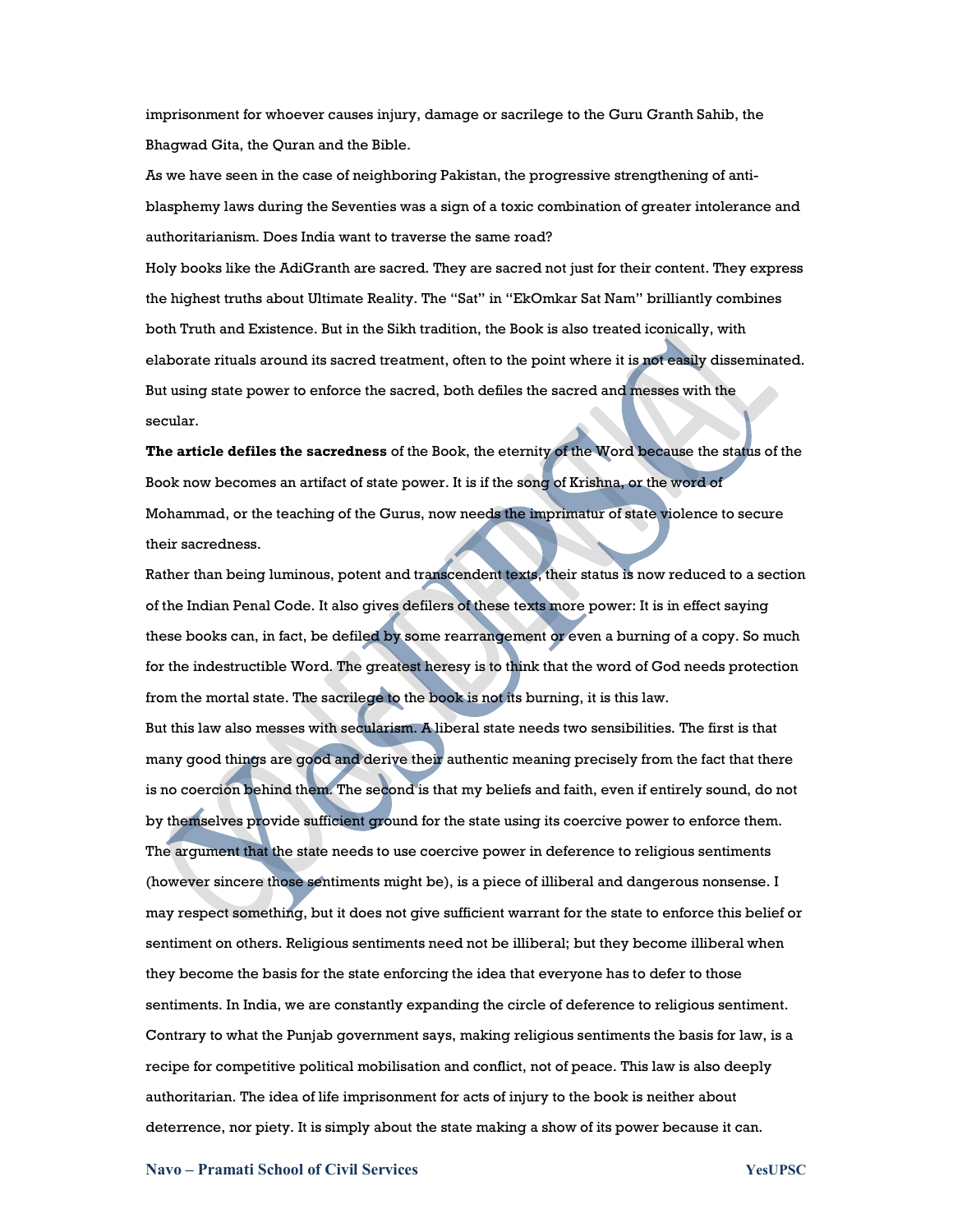The law also messes with history in bizarre ways. In order to show that the law was not directed at a particular religion, the act includes texts like the Bhagwad Gita in its ambit. The law is still sectarian in that it protects four texts, and the state has decided which texts get protection. But whatever the glories and importance of the Bhagwad Gita, the idea that the state now creates a new liturgy of respect around that text in the same way as the AdiGranth or the Koran, is the state taking over the right to define the significance of these texts in its own way. It is in effect converting the text to what it has never been.

Defenders of the amendments say that the text will not lead to the closing of spaces for criticism, since the act of injury to the text is narrowly defined. But this is plain nonsense. One of the tragedies of modern Sikhism is simply that the religion of extraordinary ecumenism and wondrous detachment has become often seriously internally intolerant. Part of this is political: The SGPC wanting to maintain as much of its monopoly over the religious organization as possible. But if you talk to serious Sikh scholars you will quickly find out just how difficult it is to do serious critical scholarship in this area: Scholars have been traumatized by their communities. I have personally known scholars who will not write critically on intra-Sikh politics for fear of reprisals.

Often the issue is simply that the scholarship dealing with the character of the text is considered "injurious" to the text, defilement. In another context, even our courts have held rearranging BasavaVachanas in a different order (to give a more "feminist" reading) was offensive to the Lingayats. Given this context, any law that empowers the state to give up to life imprisonment for injury to the book is about nothing but creating a pall of fear. Its effect will not be the number of prosecutions; its effect will be more palpably felt in people not even daring to push the boundaries of protest.

When the original IPC was discussed in the 1920s, our leaders were far more conscious of its possible infringement on liberty. Now the political class legitimises any infringement on liberty with the imprimatur of majoritarian sentiment behind it. It is true that in Punjab there were acts of desecration of several religious texts. But there are enough existing laws to deal with those who would want to maliciously generate enmity between communities. Second, the motives of these desecrators are mixed. But if they have a political purpose, it is to make sure that they can use religious sentiments to destroy India's liberal democracy. By caving into those fears, by treating Indian citizens as infantile creatures of passion who cannot be educated for liberty, we are unwittingly aiding their political agenda.

It should also worry a democracy that no political party has opposed or called out the authoritarian character of this bill. Congress and AAP are now both legitimising "religious sentiment" as itself a valid argument (think Ayodhya). For, caving in to some nebulous argument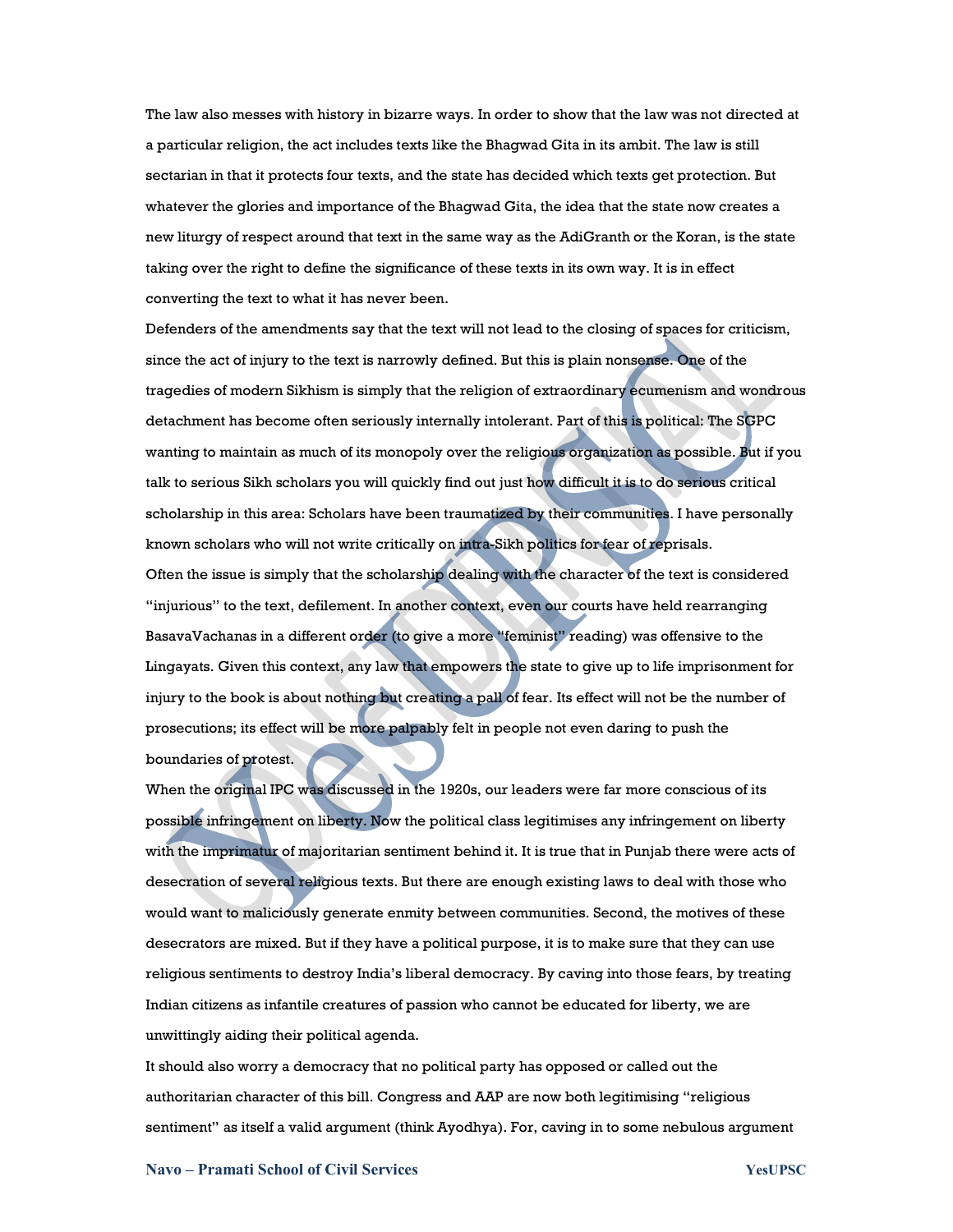about religious sentiments does not just make us destroy both religion and the state, it also produces political cowardice of the highest order.

## PRELIMS QUESTIONS

- 1. Choose the correct statement regarding SCO Peace Mission Exercise.
- a. SCO Peace Mission Exercise is conducted biennially for SCO member states only.
- b. India post becoming a full member of the SCO in June 2017.
- c. The joint exercise for the year 2018 will be conducted by Russia.
- d. All the above
- 2. Choose the correct statement regarding International Day for the Remembrance of the Slave Trade and its Abolition.

a. Every year on August 23 observed as International Day for the Remembrance of the Slave Trade and its Abolition

- b. It was first celebrated in many countries, in particular in Haiti, on August 23, 1998.
- c. both a and b
- d. none of the above
- 3. Choose the correct statement regarding Samavesh meeting
- a. NITI Aayog holds the first meeting of Samavesh.

b. The meeting was attended by representatives of four State Governments-Kerala, Assam, Uttar Pradesh and Rajasthan.

- c. both a and b
- d. none of the above
- 4. Choose the correct statement regarding first block chain bond
	- a. World Bank has launched world-first block chain bond.
	- b. Block chain Operated New Debt Instrument as well as a reference to Australia's most famous beach.
	- c. Both a and b.
	- d. None of the above.